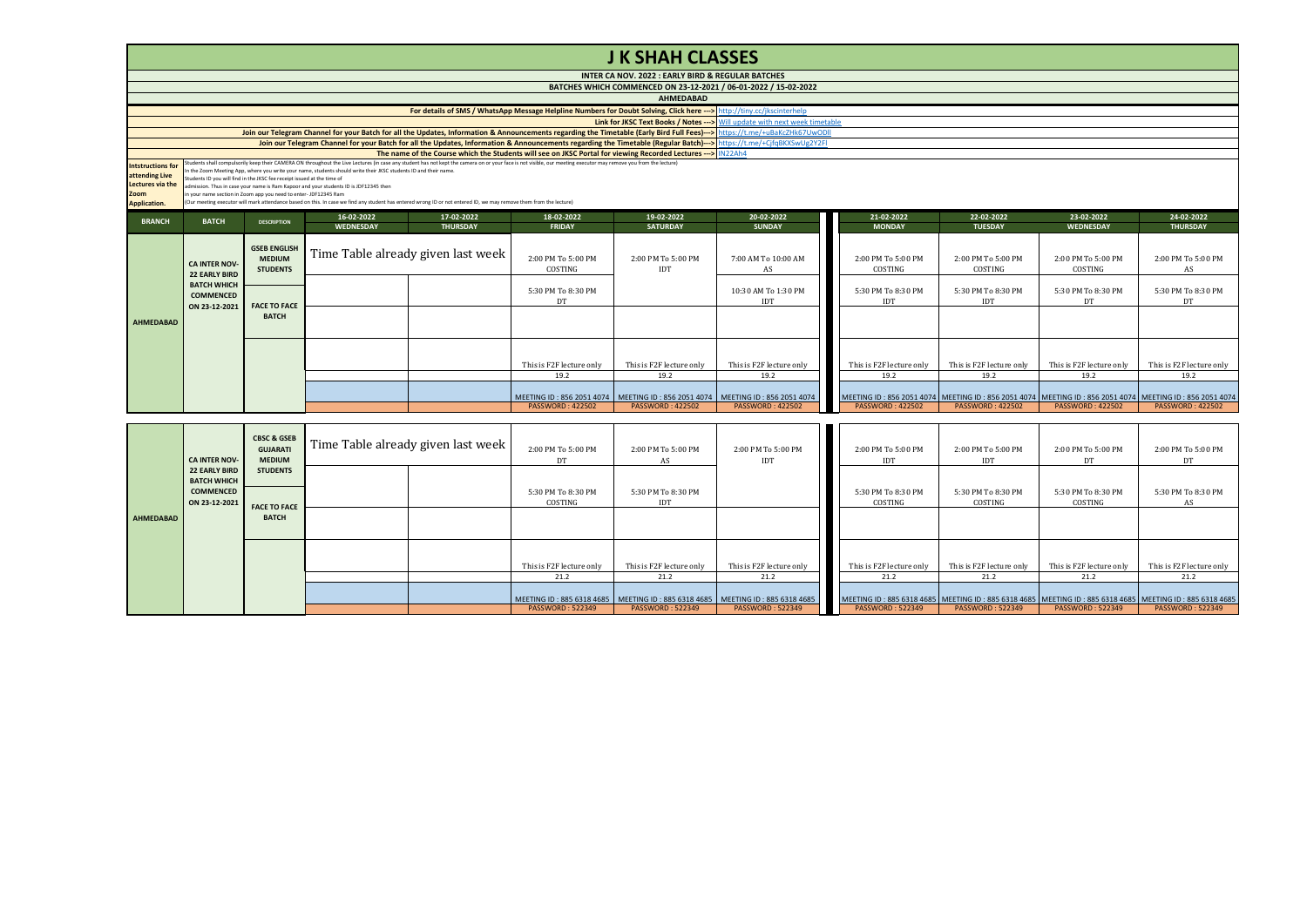## **J K SHAH CLASSES**

|                          |                                                                                                                                                                      |                                                                                                                                                                             |                                                                                                                  |                                                                                                                                                                                                                  |               | INTER CA NOV. 2022 : EARLY BIRD & REGULAR BATCHES |                                                                 |               |                |                  |                 |  |  |
|--------------------------|----------------------------------------------------------------------------------------------------------------------------------------------------------------------|-----------------------------------------------------------------------------------------------------------------------------------------------------------------------------|------------------------------------------------------------------------------------------------------------------|------------------------------------------------------------------------------------------------------------------------------------------------------------------------------------------------------------------|---------------|---------------------------------------------------|-----------------------------------------------------------------|---------------|----------------|------------------|-----------------|--|--|
|                          |                                                                                                                                                                      |                                                                                                                                                                             |                                                                                                                  |                                                                                                                                                                                                                  |               |                                                   | BATCHES WHICH COMMENCED ON 23-12-2021 / 06-01-2022 / 15-02-2022 |               |                |                  |                 |  |  |
|                          | <b>AHMEDABAD</b>                                                                                                                                                     |                                                                                                                                                                             |                                                                                                                  |                                                                                                                                                                                                                  |               |                                                   |                                                                 |               |                |                  |                 |  |  |
|                          | For details of SMS / WhatsApp Message Helpline Numbers for Doubt Solving, Click here --- > http://tiny.cc/jkscinterhelp                                              |                                                                                                                                                                             |                                                                                                                  |                                                                                                                                                                                                                  |               |                                                   |                                                                 |               |                |                  |                 |  |  |
|                          |                                                                                                                                                                      | <b>Link for JKSC Text Books / Notes ---&gt;</b> Will update with next week timetable                                                                                        |                                                                                                                  |                                                                                                                                                                                                                  |               |                                                   |                                                                 |               |                |                  |                 |  |  |
|                          |                                                                                                                                                                      | Join our Telegram Channel for your Batch for all the Updates, Information & Announcements regarding the Timetable (Early Bird Full Fees)---> https://t.me/+uBaKcZHk67UwODII |                                                                                                                  |                                                                                                                                                                                                                  |               |                                                   |                                                                 |               |                |                  |                 |  |  |
|                          | Join our Telegram Channel for your Batch for all the Updates, Information & Announcements regarding the Timetable (Regular Batch)---> https://t.me/+CjfqBKXSwUg2Y2Fl |                                                                                                                                                                             |                                                                                                                  |                                                                                                                                                                                                                  |               |                                                   |                                                                 |               |                |                  |                 |  |  |
|                          | The name of the Course which the Students will see on JKSC Portal for viewing Recorded Lectures --- > IN22Ah4                                                        |                                                                                                                                                                             |                                                                                                                  |                                                                                                                                                                                                                  |               |                                                   |                                                                 |               |                |                  |                 |  |  |
| <b>Intstructions for</b> |                                                                                                                                                                      |                                                                                                                                                                             |                                                                                                                  | Students shall compulsorily keep their CAMERA ON throughout the Live Lectures (in case any student has not kept the camera on or your face is not visible, our meeting executor may remove you from the lecture) |               |                                                   |                                                                 |               |                |                  |                 |  |  |
| attending Live           | Students ID you will find in the JKSC fee receipt issued at the time of                                                                                              |                                                                                                                                                                             | In the Zoom Meeting App, where you write your name, students should write their JKSC students ID and their name. |                                                                                                                                                                                                                  |               |                                                   |                                                                 |               |                |                  |                 |  |  |
| Lectures via the         |                                                                                                                                                                      |                                                                                                                                                                             | admission. Thus in case your name is Ram Kappor and your students ID is JDF12345 then                            |                                                                                                                                                                                                                  |               |                                                   |                                                                 |               |                |                  |                 |  |  |
| Zoom                     | in your name section in Zoom app you need to enter- JDF12345 Ram                                                                                                     |                                                                                                                                                                             |                                                                                                                  |                                                                                                                                                                                                                  |               |                                                   |                                                                 |               |                |                  |                 |  |  |
| <b>Application.</b>      |                                                                                                                                                                      |                                                                                                                                                                             |                                                                                                                  | (Our meeting executor will mark attendance based on this. In case we find any student has entered wrong ID or not entered ID, we may remove them from the lecture)                                               |               |                                                   |                                                                 |               |                |                  |                 |  |  |
|                          | <b>BATCH</b>                                                                                                                                                         |                                                                                                                                                                             | 16-02-2022                                                                                                       | 17-02-2022                                                                                                                                                                                                       | 18-02-2022    | 19-02-2022                                        | 20-02-2022                                                      | 21-02-2022    | 22-02-2022     | 23-02-2022       | 24-02-2022      |  |  |
| <b>BRANCH</b>            |                                                                                                                                                                      | <b>DESCRIPTION</b>                                                                                                                                                          | <b>WEDNESDAY</b>                                                                                                 | <b>THURSDAY</b>                                                                                                                                                                                                  | <b>FRIDAY</b> | <b>SATURDAY</b>                                   | <b>SUNDAY</b>                                                   | <b>MONDAY</b> | <b>TUESDAY</b> | <b>WEDNESDAY</b> | <b>THURSDAY</b> |  |  |

|           | <b>CA INTER NOV-</b>                                    | <b>ALL STUDENTS</b><br><b>WHO OPTED FOR</b><br>22 EARLY BIRD ONLINE LECTURE | Time Table already given last week | HOLIDAY | 7:00 AM To 12:30 PM<br>COSTING | 7:00 AM To 12:30 PM<br>COSTING | 10:30 AM To 1:30 PM<br>COSTING | 7:00 AM To 10:00 AM<br>IDT | 7:00 AM To 12:30 PM<br>IDT | 7:00 AM To 10:00 AM<br>IDT                                                          |
|-----------|---------------------------------------------------------|-----------------------------------------------------------------------------|------------------------------------|---------|--------------------------------|--------------------------------|--------------------------------|----------------------------|----------------------------|-------------------------------------------------------------------------------------|
|           | <b>BATCH WHICH</b><br><b>COMMENCED</b><br>ON 23-12-2021 |                                                                             |                                    |         |                                |                                |                                |                            |                            | 10:30 AM To 1:30 PM<br>COSTING                                                      |
| AHMEDABAD |                                                         | <b>ONLINE BATCH</b>                                                         |                                    |         |                                |                                |                                |                            |                            |                                                                                     |
|           |                                                         |                                                                             |                                    |         | This is Online lecture only    | This is Online lecture only    | This is Online lecture only    |                            |                            | This is Online lecture only This is Online lecture only This is Online lecture only |
|           |                                                         |                                                                             |                                    |         | 72.1<br>MEETING ID:            | 72.1<br>MEETING ID:            | 72.1<br>MEETING ID:            | 72.1<br>MEETING ID:        | 72.1<br>MEETING ID:        | 72.1<br>MEETING ID:                                                                 |
|           |                                                         |                                                                             |                                    |         | 873 2746 6625                  | 873 2746 6625                  | 873 2746 6625                  | 873 2746 6625              | 873 2746 6625              | 873 2746 6625                                                                       |
|           |                                                         |                                                                             |                                    |         | PASSWORD: E4cx0G               | PASSWORD: E4cx0G               | PASSWORD: E4cx0G               | PASSWORD: E4cx0G           | PASSWORD: E4cx0G           | PASSWORD: E4cx0G                                                                    |

|           | <b>CA INTER NOV-</b><br><b>22 EARLY BIRD</b>            | <b>ALL MEDIUM</b><br><b>BATCH</b> | [Time Table already given last week ] | 7:00 AM To 10:00 AM<br>COSTING | 7:00 AM To 10:00 AM<br>IDT | 7:00 AM To 10:00 AM<br><b>IDT</b> | 7:00 AM To 10:00 AM<br>COSTING    | 7:00 AM To 10:00 AM<br>COSTING | 7:00 AM To 10:00 AM<br>COSTING | 7:00 AM To 10:00 AM<br>DT |
|-----------|---------------------------------------------------------|-----------------------------------|---------------------------------------|--------------------------------|----------------------------|-----------------------------------|-----------------------------------|--------------------------------|--------------------------------|---------------------------|
|           | <b>BATCH WHICH</b><br><b>COMMENCED</b><br>ON 06-01-2022 | <b>FACE TO FACE</b>               |                                       | 10:30 AM To 1:30 PM<br>DT      | 10:30 AM To 1:30 PM<br>AS  |                                   | 10:30 AM To 1:30 PM<br><b>IDT</b> | 10:30 AM To 1:30 PM<br>IDT     | 10:30 AM To 1:30 PM<br>DТ      | 10:30 AM To 1:30 PM<br>AS |
| AHMEDABAD |                                                         | <b>BATCH</b>                      |                                       |                                |                            |                                   |                                   |                                |                                |                           |
|           |                                                         |                                   |                                       | This is F2F lecture only       | This is F2F lecture only   | This is F2F lecture only          | This is F2F lecture only          | This is F2F lecture only       | This is F2F lecture only       | This is F2F lecture only  |
|           |                                                         |                                   |                                       | 82.1                           | 82.1                       | 82.1                              | 82.1                              | 82.1                           | 82.1                           | 82.1                      |
|           |                                                         |                                   |                                       | MEETING ID:                    | MEETING ID:                | MEETING ID:                       | MEETING ID:                       | MEETING ID:                    | MEETING ID:                    | MEETING ID:               |
|           |                                                         |                                   |                                       | 863 8609 7246                  | 863 8609 7246              | 863 8609 7246                     | 863 8609 7246                     | 863 8609 7246                  | 863 8609 7246                  | 863 8609 7246             |
|           |                                                         |                                   |                                       | PASSWORD: W1iWZT               | PASSWORD: W1iWZT           | PASSWORD: W1iWZT                  | PASSWORD: W1iWZT                  | PASSWORD: W1iWZT               | <b>PASSWORD: W1iWZT</b>        | PASSWORD: W1iWZT          |